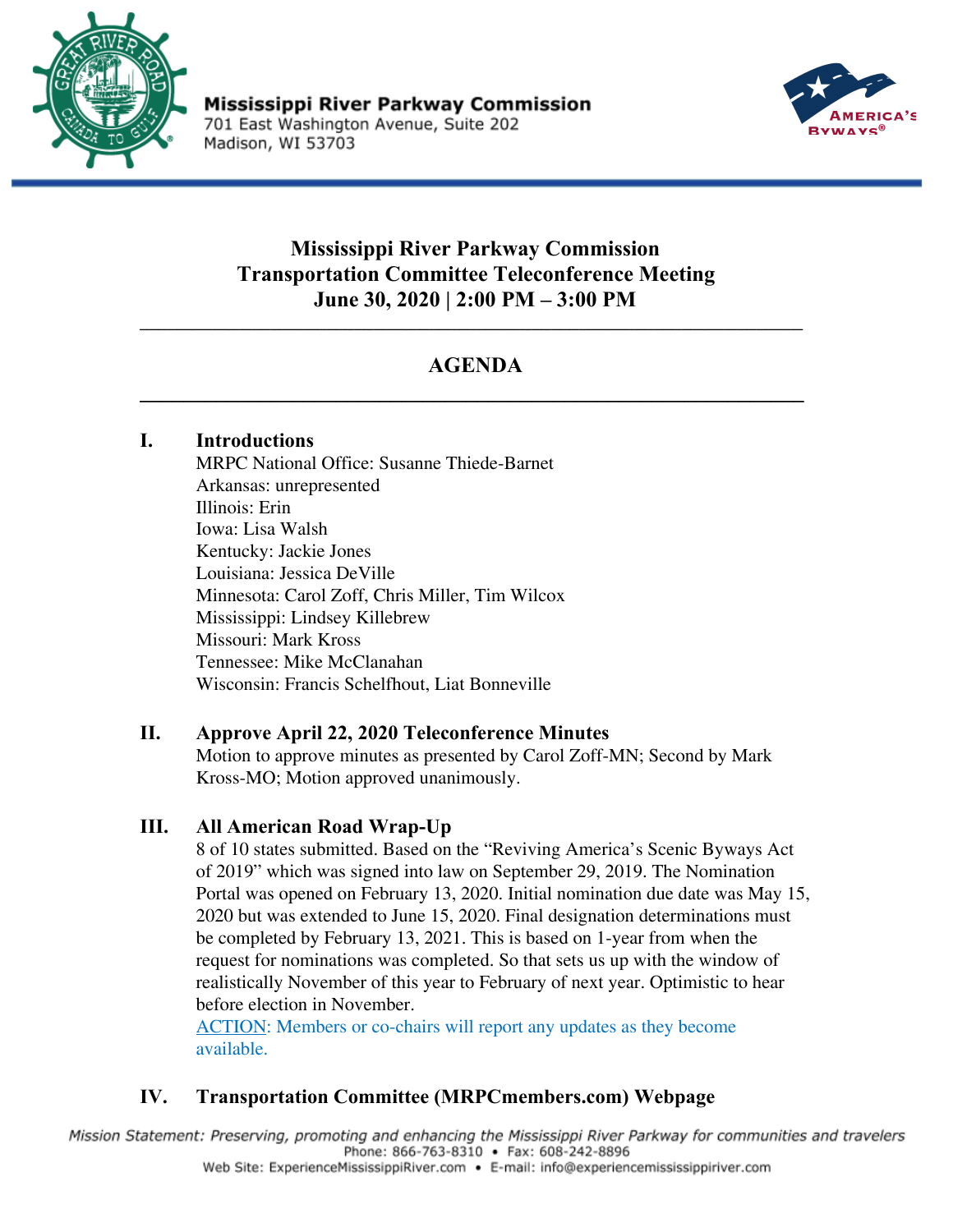

701 East Washington Avenue, Suite 202 Madison, WI 53703



A. General – What do we want our webpage to provide? Request for hotlinks to all interpretive centers (can be sourced elsewhere) - Mark Kross-MO

Conversation on the need for a History section. Over 80-years of history of the GRR itself, history of the MRPC, other story items.

ACTION: Co-chairs will work with National Office on vision of the website and content.

B. AAR Materials

Plan to place in archives with an active link on our page. Links will be by state and will possibly be application, attachments and possibly both depending on overall file size.

ACTION: A call for these AAR materials from each state will be requested by the co-chairs.

C. NSB Materials

Plan to place in archives with an active link on our page. Links will be by state and will possibly be application, attachments and possibly both depending on overall file size.

ACTION: A call for these NSB materials from each state will be requested by the co-chairs.

D. Meeting Agendas/Minutes

Agendas and Minutes will provide links by years and then drill down to months within those given years. Current year agenda/minutes will be listed by month.

E. Committee/Invitation Roster

Roster will be sent out to distribution list for updates. This may include removals based upon changes in position, active participation and other factors.

ACTION: Roster distributed and responses back prior to August 1 – solicitation for September Meeting date.

F. Archives/CMPs/Statutes/others

Archived items will be accessed to see if a link should be provided on Transportation page. CMPs will be archived or housed appropriately but will be linked from the Transportation page.

ACTION: A call for these CMP materials from each state will be requested by the co-chairs.

ACTION: Co-chairs will notify members when website updates have been completed for their review.

## **V. Great River Road Ten-State Corridor Management Plan**

- A. Great River Road
	- 1. Alignment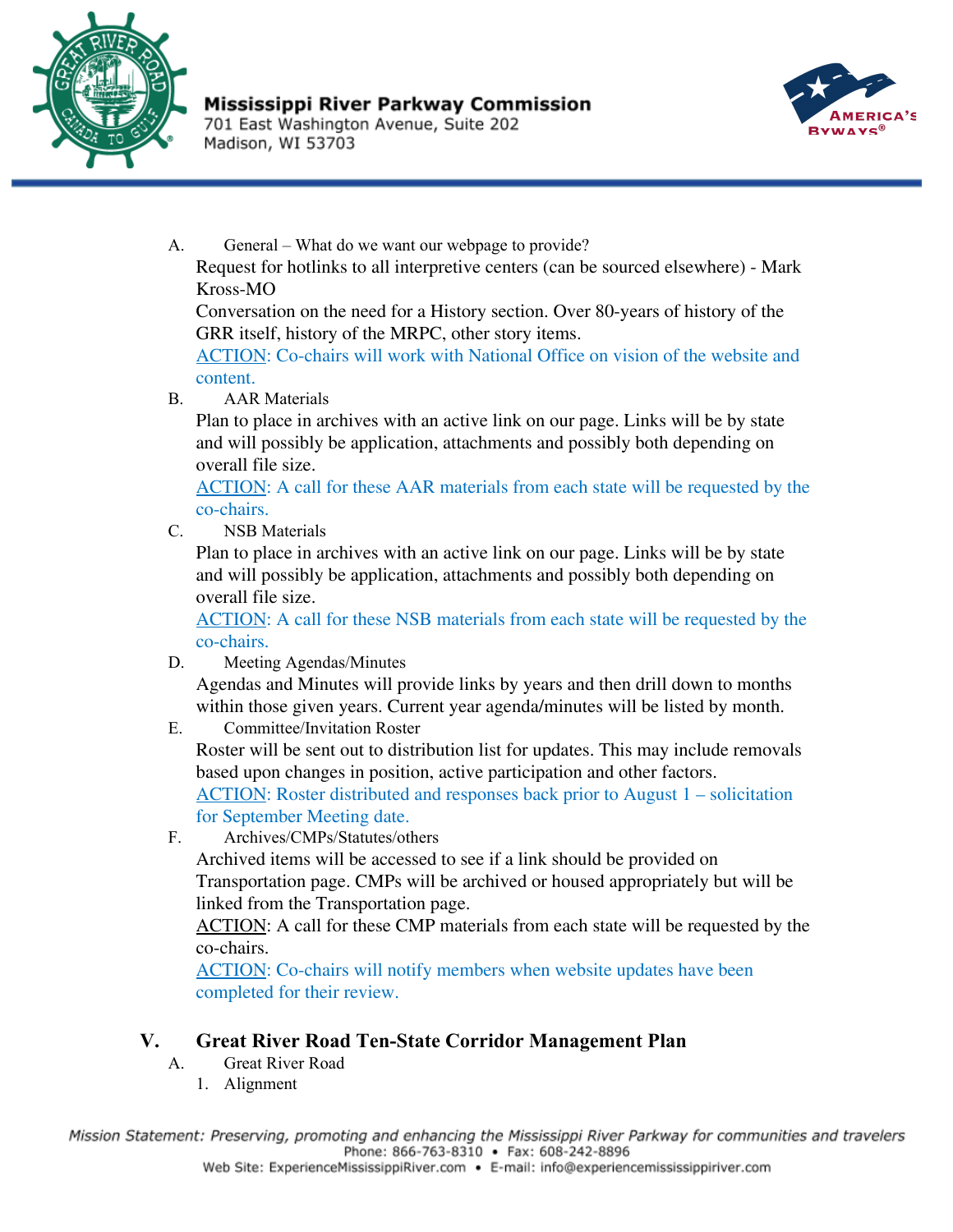

701 East Washington Avenue, Suite 202 Madison, WI 53703



Carol – Just prior to AAR, this committee had reached out to members that if they had any changes in their routes since the phone app that they would submit those. National office should have those changes. A-1 may be accomplished by this, but we may need to verify that this has all been received.

Liat – NSBF could be a resource.

Carol – Don't go with Americas Byways Resource (FHWA) because they don't keep it updated. We did get shapefiles from 10 DOTs for the GRR. That is what the phone app has represented.

Francis – It's a good idea to run the shapefiles of the app against the AAR application's shapefiles to make sure what is most accurate.

ACTION: Co-chairs to confirm what National Office currently has. What was received for updates previously. What was submitted with the AAR

Nominations. Will reach out to states where these alignments do not align. 2. Route Signage

ACTION: Co-chairs to provide sample of GIS located/shapefiles of route signage (WI) – call for these items will be included with these samples.

- 3. Way-Showing Was not discussed in great detail – will focus on route and route signage to start.
- B. Mississippi River Trail
	- 1. Alignment

MN – provided this alignment in 2015

IL – Erin will check with IL-DNR

LA – Carol mentioned Brian Parsons, Jessica will check

WI – Liat and Dan Thyes (WisDOT GIS) will check

TN – Mike will check (map was provided immediately after meeting)

MO – Mark will check

ACTION: Co-chairs to request maps and GIS located/shapefiles of MRT route.

2. Route Signage

Was not discussed – will focus on route first.

- 3. Way-Showing Was not discussed – will focus on route first.
- 4. Wisconsin State Request Was not discussed – will focus on route first.

## **VI. Next Meetings**

A. Transportation Committee Teleconference/Zoom

Mission Statement: Preserving, promoting and enhancing the Mississippi River Parkway for communities and travelers Phone: 866-763-8310 • Fax: 608-242-8896 Web Site: ExperienceMississippiRiver.com • E-mail: info@experiencemississippiriver.com